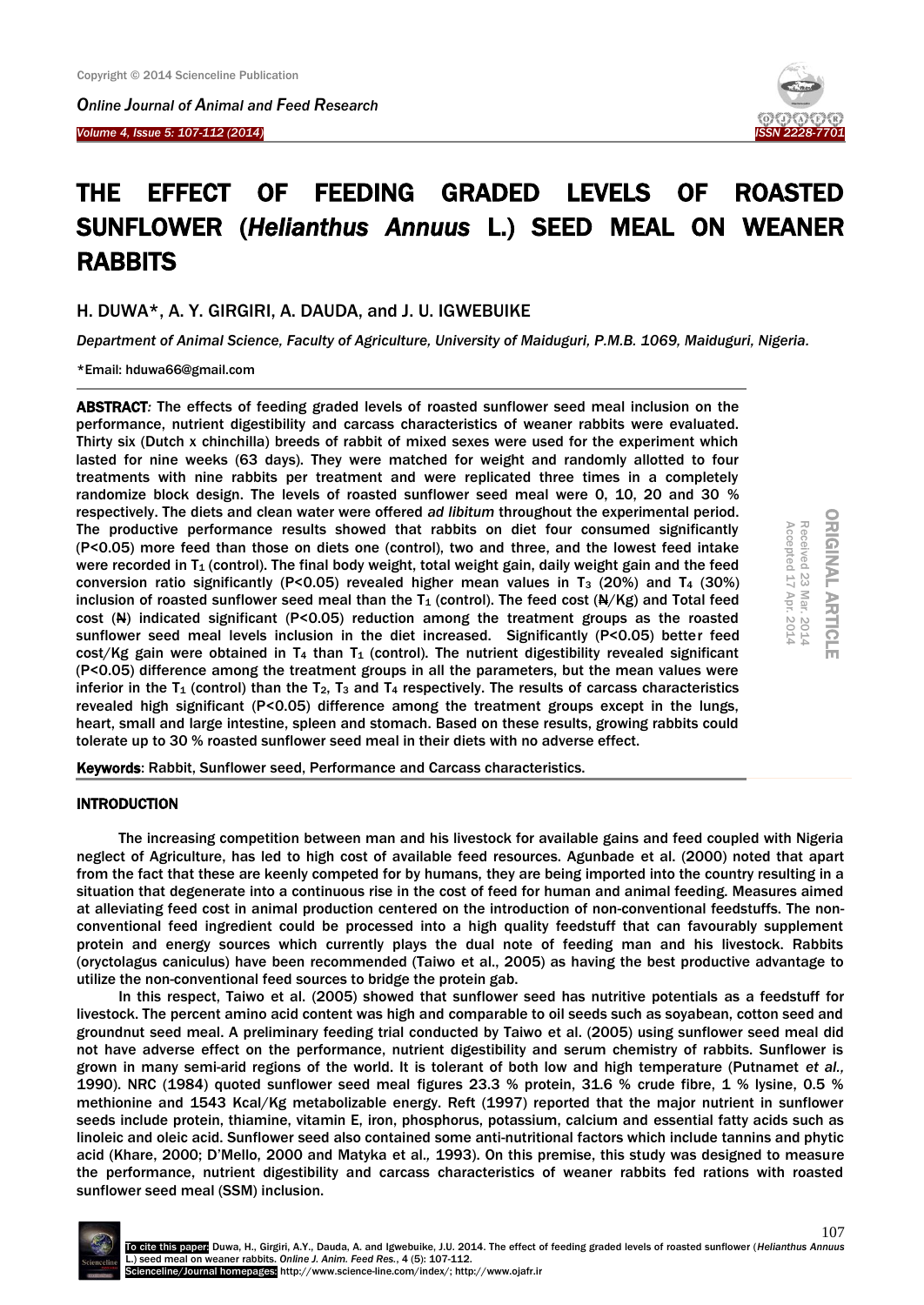## MATERIAL AND METHODS

Thirty six weaned rabbits (Dutch x chinchilla) breeds with age ranging from 5 to 6 weeks were randomly selected and assigned to four dietary treatment groups with nine rabbits per treatment and three per replicate in a completely randomized block design. Rabbit were housed in cages measuring 45 cm x 30 cm. the study lasted for nine weeks (63 days) with an initial one week adjustment period for the rabbits to get accustomed to the feed and confinement. Prior to the commencement the house together with the cages were thoroughly cleaned and disinfected. The rabbits were also pre-condition by de-worming them with Ivomec and administered prophylactic doses of coccidiostate for controlling coccidiosis respectively. The four experimental diets contain 0, 10, 20 and 30 % roasted sunflower seed meal in treatments  $T_1$  (control),  $T_2$ ,  $T_3$  and  $T_4$  respectively. The rabbits were fed in the morning daily. The quantity of feed supplied daily to them were weighed every morning from which the left over was removed to determine the daily feed intake. The rabbits were weighed at the beginning of the study and weekly thereafter while feed conversion ratio was calculated. Fresh clean drinking water was provided *ad libitum* daily. At the end of the 8<sup>th</sup> week of the experiment, three rabbits from each treatment were transferred into metabolic cages with facilities for separate collection of faeces over a period of seven days for nutrient digestibility studies.

At the end of the experiment three rabbits per treatment were randomly selected for carcass analysis. The rabbits were fasted for 12 hours before slaughtering and dressing was done by flaying dressed weights and gastrointestinal tract (GIT) weight were recorded immediately after evisceration. The different organs were carefully removed, weighed and expressed as a percentage of the live weight.

#### Processing of the sunflower seed meal

The sunflower seed were sand roasted; this involved the use of clean fine alluvial sand in a wide aluminium frying pan and heating the sand to the temperature of about 90°C. Sufficient quantity of batch of the raw seeds to cover about two-third of the area of sand was placed on the sand. The seeds and sand were mixed together by constant stirring with a wooden stick to prevent the burning of the seed coat and enhance even distribution of heat. The duration of the roasting was 2 – 3 minutes, the sand was then sieved from the seed and allowed to cool and then milled in hammer meal. The heat treated seed meal was used in compounding the experimental diet.

## Statistical analysis

All data collected were subjected to analysis of variance (ANOVA) using completely randomized block design. Significant (P<0.05) difference among treatment means were determined by the least significant difference (LSD), as outlined by Steel and Torrie (1990).

#### RESULTS AND DISCUSSION

#### Proximate Composition of Experimental Diets

The results of the proximate composition are shown in Table 1. The analyzed crude protein (CP) value is slightly lower than the calculated value. The lower crude protein in the diet might be attributed to the level of protein in sunflower seed meal as shown in Table 1. NRC (1984) reported that sunflower seed meal contains about 23.30 % crude protein. The values of the ether extract (EE) falls below (10 – 20 %) recommended by Benjamin (1986), but far above the 2 – 25 % for maintenance and 3 – 5% for lactation reported by Bivin et al. (1988). Relf (1997) reported that sunflower seed meal contains about 90% poly unsaturated oil. Sunflower is one of the oldest oil producing plants and its seed have the highest oil content (close to 55 %), Spore (2006). The crude fibre values (CF) increases with increase in the levels of sunflower seed meal. The crude fibre level (8.73 – 10.34 %) is below the recommended levels 14 – 20 % (Lebas, 1980; Champe and Maurice, 1983). The ash content ranges between 7.54 – 9.01 %, which is adequate for rabbit growth. The metabolizable energy (ME) levels of the diet ranged from 2689 – 2908 Kcal/Kg. the energy levels of the diet were within the levels 2500 – 2900 Kcal/Kg recommended by Aduku and Olukosi (1990) for weaner rabbits.

#### Growth performance

The results of the performance are shown in Table 2. The final body weight, total weight gain, daily weight gain, daily feed intake and feed conversion indicated high significant (P<0.05) difference as influence by inclusion of roasted sunflower seed meal among the treatment groups. The result of the final body weight (1150.00 – 1625.99 g/rabbit) obtained at the end of the experiment was within the range (1140.11 – 1178.76 g/rabbit) reported by Onifade and Tewe (1993) for rabbits of similar ages. Rabbits on diet 4 (30 % sunflower seed meal) inclusion significantly (P<0.05) gained more weight than those on the other treatment groups. However, the mean daily weight gain (10.65 - 18.25 g/day) falls within the range of 10 - 20 g/day observed in most rabbits reared in tropical environment (Cheeke, 1987). The daily weight gain showed significant (P<0.05) difference among the treatments and is similar to the values 15 - 20 g/day reported by Schiere (1999) and 11.37 - 19.11 g/day reported by Njidda and Igwebuike (2006) for rabbits. The performance by rabbits in this study was significantly higher (P<0.05) than 10 g/day and 7.8 g/day reported by Abu and Ekpeyoung (1993) but lower than 25.50 g/day reported by De-Blas and Garvey (1975) for rabbits under temperate conditions. The higher daily weight gain observed in T<sub>4</sub> (18.25 g/day) may be attributed to the high feed intake observed in T<sub>4</sub>. It has been reported that adding fat to the diet increase growth rate of rabbit (Besidina, 1977) and that rabbit can tolerate up to 20 – 25 % fat in the diet depending on their ages (Aduku and Olukosi, 1990). Inclusion of sunflower seed meal up to 30 % in

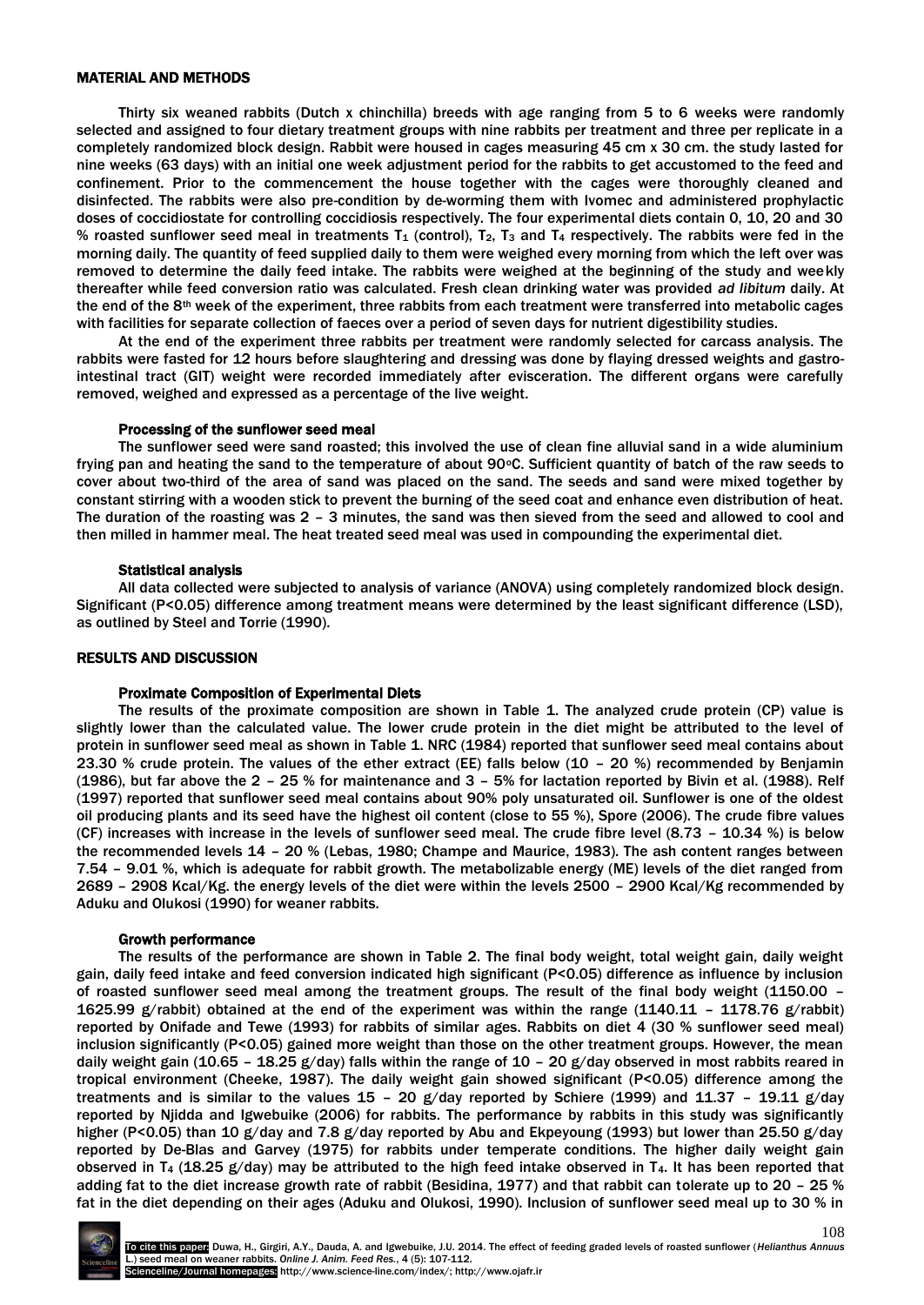this study is observed to increase live weight of rabbits. The daily feed intake was significantly higher (P<0.05) in T<sup>4</sup> (58.95 g/day) and lowest in T<sub>1</sub> (46.70 g/day). Minson (1983) reported that animal intake is directly related to dry matter digestibility (DMD). From the result, it clearly shows that the DMD of T<sup>4</sup> was better than the other treatment groups followed by T<sub>2</sub> (66.17 %) and T<sub>3</sub> (63.42 %) respectively. The daily feed intake for T<sub>2</sub>, T<sub>3</sub> and T<sub>4</sub> were figuratively higher than the  $T_1$  (control) group though there were no significant (P>0.05) difference between  $T_1$  and T2. The feed conversion ratio (FCR) ranges from (2.79 - 4.38). The best feed conversion ratio (FCR) was observed in T<sup>4</sup> (2.79). The feed conversion ratio (FCR) was lower than 6.91 – 7.30 reported by Abu and Ekpeyoung (1991). The differences observed in the feed conversion ratio (FCR) may be attributed to the composition of the diet. Relatively all the rabbits receiving sunflower seed meal in the diets recorded better FCR than the control (0 % sunflower seed meal). The feed cost  $(N/Kg)$ , total feed cost (N) and feed cost / Kg gain indicated significant (P<0.05) difference among all the inclusion levels. The feed cost  $(A)/Kg$  and total feed cost  $(A)$  decreased with increasing level of roasted sunflower seed meal up to 30 %. The highest feed cost ( $\frac{A}{K}$ ) and total feed cost ( $\frac{A}{K}$ ) was recorded in T<sub>1</sub> (control) and the least was in T<sup>4</sup> (30%) inclusion of roasted sunflower seed meal. While the feed cost per Kg gain, decreased with increasing level of roasted sunflower seed meal in the diet. The result obtained in this study was desirable in rabbit diet because the inclusion of roasted sunflower seed meal decreased the feed cost and gave better returns in terms of feed cost per Kg gain. This observation agreed with the report of Apata and Ojo (2000) that the high cost of feed was largely due to the exorbitant price and scarcity of conventional feed ingredients. Similarly, Smith *et al.* (1981) also observed that unconventional plant protein sources drastically reduced feed cost  $(N/Kg)$  and these gave better feed cost per Kg gain.

| Table 1 - Ingredient and chemical composition of experimental diet                                                                                                                  |                 |           |                    |                    |       |                |
|-------------------------------------------------------------------------------------------------------------------------------------------------------------------------------------|-----------------|-----------|--------------------|--------------------|-------|----------------|
| <b>Ingredients</b>                                                                                                                                                                  | $T_1$ (control) | $T_2$ 10% | T <sub>3</sub> 20% | T <sub>4</sub> 30% |       |                |
| <b>Maize</b>                                                                                                                                                                        | 32              | 22        | 14                 | 5                  |       |                |
| Soyabean (full-fat)                                                                                                                                                                 | 19              | 16        | 12                 | 9                  |       |                |
| <b>Sunflower meal</b>                                                                                                                                                               | $\mathbf 0$     | 10        | 20                 | 30                 |       |                |
| <b>Groundnut haulms</b>                                                                                                                                                             | 15              | 18        | 20                 | 22                 |       |                |
| Maize offal                                                                                                                                                                         | 30              | 30        | 30                 | 30                 |       |                |
| <b>Bone meal</b>                                                                                                                                                                    | 3               | 3         | 3                  | 3                  |       |                |
| <b>Salt</b>                                                                                                                                                                         | 0.5             | 0.5       | 0.5                | 0.5                |       |                |
| Min./Vit. premix*                                                                                                                                                                   | 0.5             | 0.5       | 0.5                | 0.5                |       |                |
| <b>Total</b>                                                                                                                                                                        | 100             | 100       | 100                | 100                |       |                |
| <b>Calculated analyses</b>                                                                                                                                                          |                 |           |                    |                    |       |                |
| Crude protein                                                                                                                                                                       | 16.00           | 16.00     | 16.00              | 16.00              |       |                |
| Energy (Kcal/kg)                                                                                                                                                                    | 2689            | 2752      | 2830               | 2908               |       |                |
| Lysine $(\%)$                                                                                                                                                                       | 0.66            | 0.65      | 0.61               | 0.60               |       |                |
| Methionine + cystine (%)                                                                                                                                                            | 0.50            | 0.53      | 0.55               | 0.58               |       |                |
| Calcium (%)                                                                                                                                                                         | 1.20            | 1.22      | 1.23               | 1.24               |       |                |
| Phosphorus (%)                                                                                                                                                                      | 0.77            | 0.79      | 0.80               | 0.82               |       |                |
| <b>Chemical Analyses</b>                                                                                                                                                            |                 |           |                    |                    | Raw   | <b>Roasted</b> |
| Dry matter                                                                                                                                                                          | 95.43           | 95.91     | 95.29              | 96.13              | 90.00 | 98.40          |
| Crude protein                                                                                                                                                                       | 16.12           | 16.12     | 16.10              | 15.68              | 23.50 | 29.10          |
| <b>Crude fibre</b>                                                                                                                                                                  | 8.73            | 8.96      | 9.25               | 10.34              | 22.10 | 30.74          |
| <b>Crude fat</b>                                                                                                                                                                    | 5.09            | 6.73      | 7.59               | 8.82               | 44.00 | 39.00          |
| Ash<br>* Premix (Agricare-mix®) sunnlied per kg of diet: Vitamin A 20 000UL: Vitamin D 4 000UL: Vitamin E 39 96UL: Vitamin K 5 99 mg: Riboflavin 12 mg: Vitamin B <sub>10</sub> 0 1 | 7.54            | 8.79      | 8.63               | 9.01               | 4.70  | 10.50          |

\* Premix (Agricare-mix®) supplied per kg of diet; Vitamin A 20,000IU; Vitamin D 4,000IU; Vitamin I 5.99.9U; Vitamin B 5.99 mg; Riboflavin 12 mg; Vitamin B12 0.1<br>mg; Pyridoxine HCl 7 mg; Cal-D-Panthothenate 30 mg Nicotinic Manganese 110 mg; Zinc 100 mg; Iron 110 mg; Selenium 0.3 mg; Calcium 0.22 mg; Iodine 3 mg; Choline 1000 mg; Butylated hydroxytoluene (BHT) 140 mg and Zeolex 50 mg.

Table 2 - Performance of rabbit fed graded levels of sunflower seed meal

| <b>Treatment</b>                                                                                                                                  |                      | T <sub>2</sub> 10%  | T <sub>3</sub> 20%  | T <sub>4</sub> 30%   |            |  |
|---------------------------------------------------------------------------------------------------------------------------------------------------|----------------------|---------------------|---------------------|----------------------|------------|--|
| <b>Parameters</b>                                                                                                                                 | $T_1$ (control)      |                     |                     |                      | <b>SEM</b> |  |
| Initial body weight (g)                                                                                                                           | 478.82               | 474.10              | 477.30              | 475.40               | 0.200      |  |
| Final body weight (g)                                                                                                                             | 1150.00 <sup>b</sup> | 1200.11b            | 1500.15a            | 1625.19 <sup>a</sup> | 123.500*   |  |
| Total weight gain (g)                                                                                                                             | 671.18 <sup>d</sup>  | 726.01c             | 1022.85b            | 1149.79a             | 104.830*   |  |
| Daily weight gain (g)                                                                                                                             | 10.65c               | 11.52c              | 16.34 <sup>b</sup>  | 18.25a               | $1.820*$   |  |
| Daily feed intake (g)                                                                                                                             | 46.70 <sup>c</sup>   | 47.34c              | 54.48 <sup>b</sup>  | 58.95a               | $0.40*$    |  |
| Feed conversion ratio                                                                                                                             | 4.38a                | 4.17a               | 3.33 <sup>b</sup>   | 2.79c                | $0.013*$   |  |
| <b>Mortality</b>                                                                                                                                  | 0.00                 | 0.00                | 0.00                | 0.00                 | $- -$      |  |
| Feed cost $(N/kg)$                                                                                                                                | 64.30a               | 61.10a              | 57.90c              | 54.10 <sup>c</sup>   | $6.340*$   |  |
| Total feed cost (N)                                                                                                                               | 196.13a              | 196.13a             | 189.17 <sup>b</sup> | 172.66c              | $10.130*$  |  |
| Feed cost/kg gain                                                                                                                                 | 167.50c              | 184.51 <sup>b</sup> | 188.08 <sup>b</sup> | 237.95 <sup>a</sup>  | 11.460*    |  |
| a,b,c,d Mean within the same row with different superscripts significantly (P<0.05) different; * = significant (P<0.05) different; SEM = Standard |                      |                     |                     |                      |            |  |

Error of Means

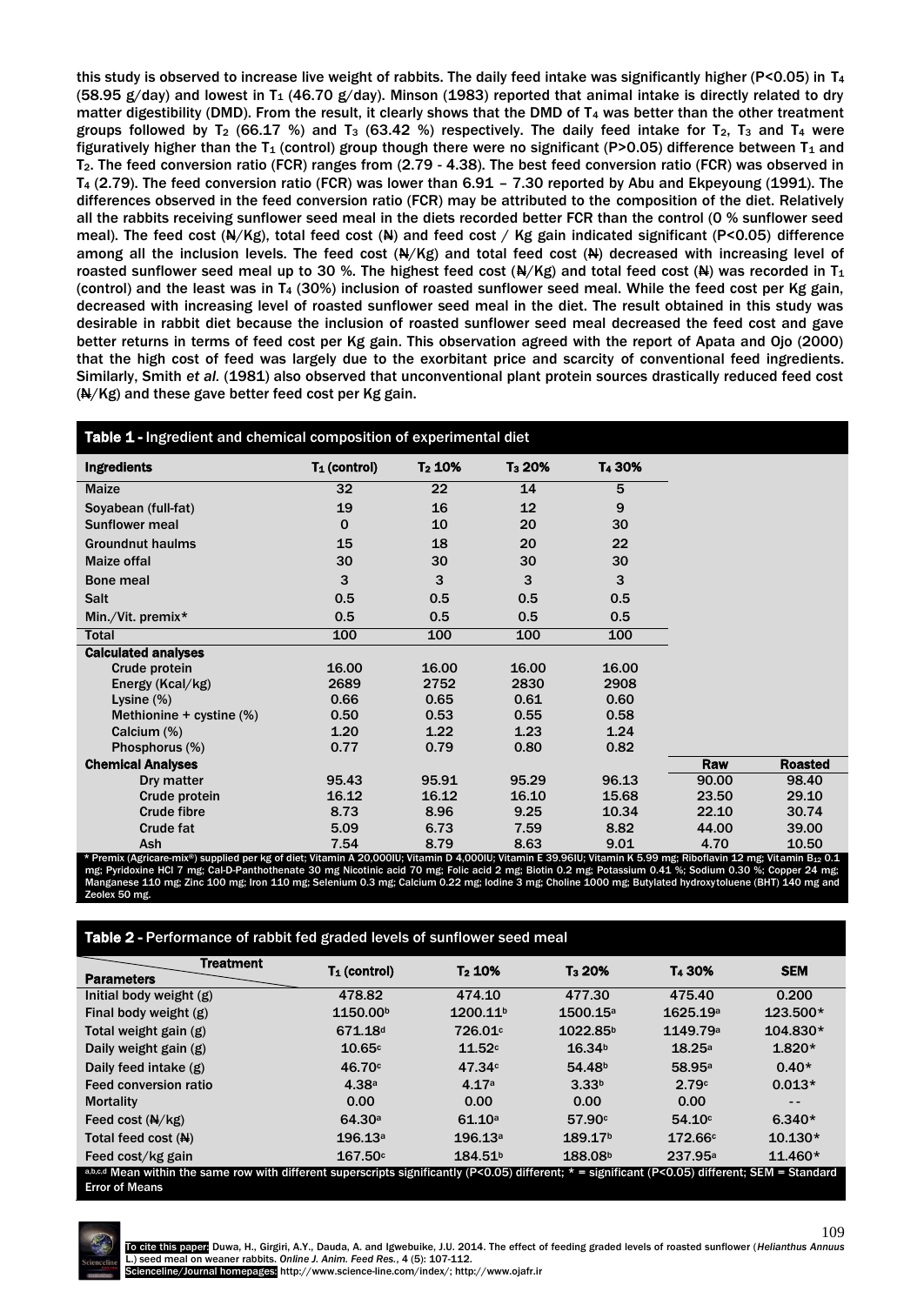## Nutrient digestibility

The result of the nutrient digestibility is shown in Table 3. There were high significant (P<0.05) differences among treatments for dry matter digestibility (DMD), crude protein digestibility (CPD), crude fibre digestibility (CFD) and ether extract digestibility (EED). The dry matter of  $T_1$  (control) is significantly (P<0.05) inferior to groups on roasted sunflower seed meal based diets while the highest was recorded in T<sup>4</sup> in all parameters. The effects of fat on digestibility of the diet are equivocal.

Benjamin (1986) reported that the addition of vegetable oil to a ration did not have any effect on digestion of dry matter, ether extract and crude protein. On the contrary, a decrease in digestibility of dry matter, organic matter and energy was reported by Lebas (1975) on addition of oil. The crude fibre digestibility (CFD) range between (52.33 – 59.32 %). The treatment groups on roasted sunflower seed meal diet perform better than the  $T_1$  (control) group, though the crude fibre digestibility was not adversely affected. The crude fibre digestibility shows slight depression than the other nutrient digestibility except for ash. Variations exist in the coefficient for the most commonly used feedstuffs. Variation in fibre digestibility is especially wide, making interpretation difficult (Pairet *et al.,* 1986). A possible explanation in the discrepancies may lie in the failure to include the composition of soft faeces in the calculation. In germ free rabbits, which do not practices corprophogy, digestibility coefficient of fat and protein are increased and carbohydrate and fibre decrease (De-Blas and Gidenne, 1998). This could be the possible explanation observed in the decrease of the crude fibre digestibility. The crude protein digestibility (CPD) were significantly higher (P<0.05) in all the treatment groups with the highest in T<sub>4</sub> (84.39 %) and lowest in T<sub>1</sub> (76.32 %). The digestibility of crude protein increases as the dietary crude protein level rises, but becomes markedly depressed by an increase in crude fibre content of a diet (Lang, 1981). It shows that crude fibre (CF) content of the feed (Table 1) was higher, that might be the possible cause of depression in crude protein digestibility (CPU) of  $T_1$  (control). Lang (1981) also reported that the digestibility of most nutrients has been shown to increase as protein level rises. The result of the ether extract digestibility (EED) shows that the ether extract digestibility (EED) increases with increase in the level of roasted sunflower seed meal. The ether extract digestibility (EED) ranges from (62.86 - 81.23 %) with the highest in T<sub>4</sub> (30 %) roasted sunflower seed meal inclusion. Sirato-Yasumoto *et al.* (2001) suggested that the presence of saponified fat which is not detected by ether extraction may have resulted in seriously high nutrient digestibility of fat been quoted in many experiments. The ash digestibility ranges from (32.00 - 73.33 %) with the highest value in  $T_4$  (73.33 %) and lowest in  $T_4$  (32.00 %). The ash digestibility (AD) is shown to increase with increase in the levels of roasted sunflower seed meal.

| Table 3 - Nutrient Digestibility of Rabbits fed Graded Levels of Sunflower Seed Meal                                                                |                    |                    |                    |                    |            |
|-----------------------------------------------------------------------------------------------------------------------------------------------------|--------------------|--------------------|--------------------|--------------------|------------|
| <b>Treatment</b><br>Nutrient (%)                                                                                                                    | $T_1$ (control)    | T <sub>2</sub> 10% | T <sub>3</sub> 20% | T <sub>4</sub> 30% | <b>SEM</b> |
| Dry matter (DM)                                                                                                                                     | 60.13c             | 66.17 <sup>b</sup> | 63.42 <sup>b</sup> | 81.68 <sup>a</sup> | $1.210*$   |
| Crude protein (CP)                                                                                                                                  | 76.32 <sup>d</sup> | 78.32c             | 80.13 <sup>b</sup> | 84.39a             | $0.030*$   |
| Ether Extract (EE)                                                                                                                                  | 62.86 <sup>b</sup> | 71.72 <sup>b</sup> | 78.63 <sup>a</sup> | 81.23a             | $1.140*$   |
| Crude fibre (CF)                                                                                                                                    | 52.33c             | 55.23 <sup>b</sup> | 56.72 <sup>b</sup> | 59.32a             | $0.310*$   |
| <b>Ash</b>                                                                                                                                          | 32.00 <sup>d</sup> | 52.50 <sup>c</sup> | 67.57a             | 73.33 <sup>b</sup> | $2.410*$   |
| a,b,c,d Mean within the same row with different superscripts significantly (P<0.05) different: $* =$ significant (P<0.05) different: SEM = Standard |                    |                    |                    |                    |            |

a,b,c,d Mean within the same row with different superscripts significantly (P<0.05) different; \* = significant (P<0.05) different; SEM = Standard Error of Means

#### Carcass characteristics

The results of carcass measurement are shown in Table 4. There were high significant (P<0.05) treatment effects on slaughter weight, carcass weight and dressing percentage, the highest mean values were revealed in rabbits fed T<sub>4</sub> containing 30% roasted sunflower seed meal and the lowest in T<sub>1</sub> (control). The higher dressing percentage range from 43.28 – 70.78 % obtained may be related to the higher fat content recorded with carcass. This is similar to the report of Fielding (1991) who reported dressing percentage of 50 – 56 % and tends to be greater if the rabbits are fully grown. This was also observed in this study where  $T_4$  having the highest percentage (70.78%) also had highest abdominal fat  $(11.25%)$ , while  $T_1$  (control) having the lowest (43.28%) dressing percentage had the lowest abdominal fat (7.35%). The study revealed that there was a relationship between dressing percentage and abdominal fat of carcass. Significant (P<0.05) difference in T<sup>4</sup> with 30% roasted sunflower seed meal were however observed for some of the organs which include liver, kidney, back and caecum while lungs, heart, small and large intestine, spleen and stomach indicated no significant (P>0.05) difference among the treatment groups.

The finding in this study concur with the report of Epo et al. (2009) and Alciceek et al. (2005) who fed cassava tuber meals and 20% sunflower seed meal to rabbits but did not showed any significant (P<0.05) difference among treatments for heart, lungs, spleen, liver and stomach. It is a common practice in feeding trials to use weights of some internal organs like liver and kidneys as indicators of toxicity. Bone (1979) reported that if there is any toxic elements in the feed, abnormalities in weights of liver and kidney would be observed. The abnormalities arise because of increased metabolic rate of the organ in attempt to reduce these toxic elements or anti-nutritional factors to non-toxic metabolites. The observations in this study suggest that the test diets did not contain any appreciable toxin.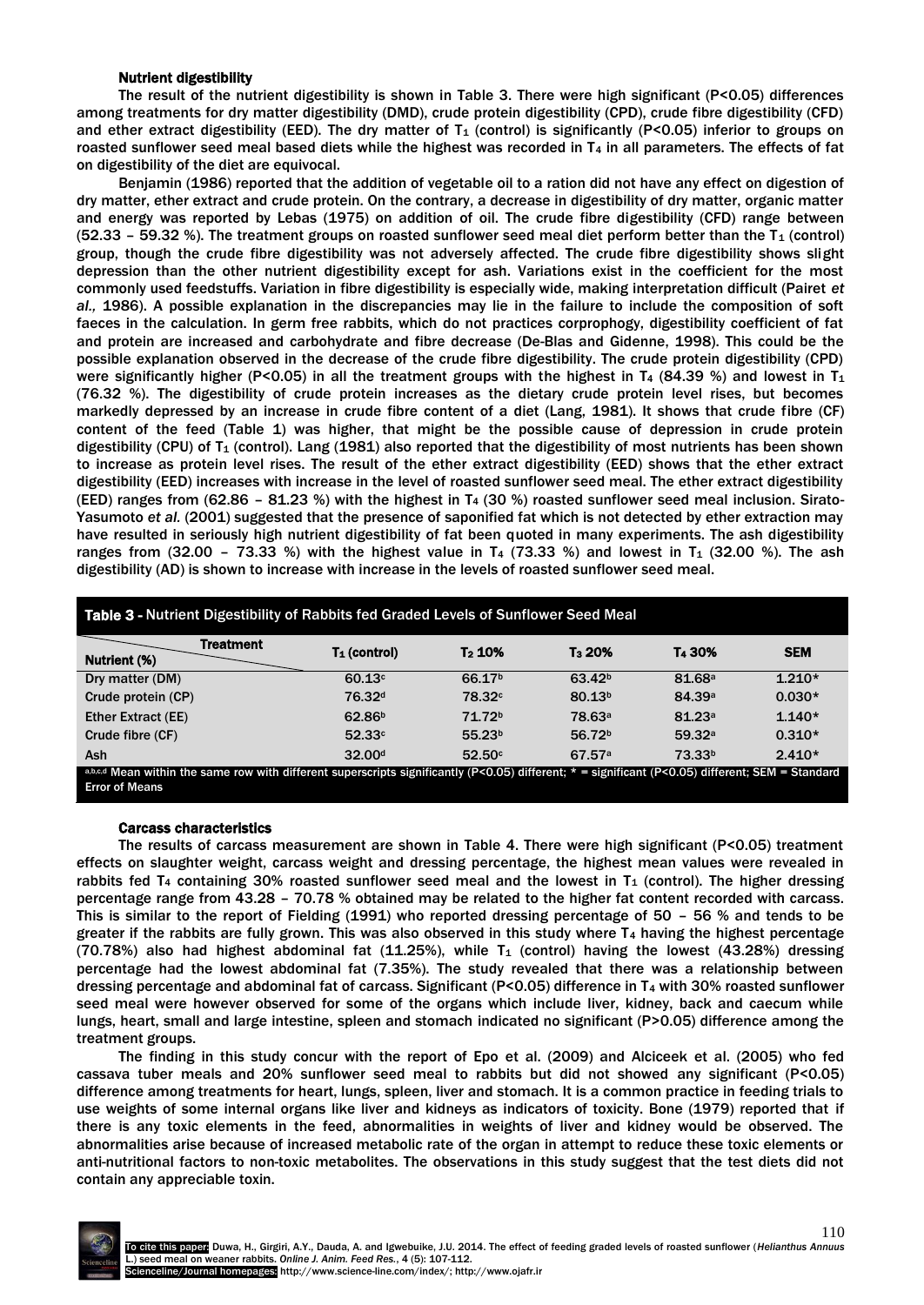# Table 2 - Carcass Characteristics of Rabbits fed Graded Levels of Sunflower Seed Meal

| <b>Treatment</b>                                                                                                                                    | $T_1$ (control)      | T <sub>2</sub> 10%   | T <sub>3</sub> 20%   | T <sub>4</sub> 30%   | <b>SEM</b> |  |
|-----------------------------------------------------------------------------------------------------------------------------------------------------|----------------------|----------------------|----------------------|----------------------|------------|--|
| <b>Parameters</b>                                                                                                                                   |                      |                      |                      |                      |            |  |
| Slaughter weight                                                                                                                                    | 1000.04 <sup>b</sup> | 1033.11 <sup>b</sup> | 1234.62 <sup>a</sup> | 1318.22 <sup>a</sup> | 123.500*   |  |
| Carcass weight                                                                                                                                      | 497.70 <sup>b</sup>  | 509.85 <sup>b</sup>  | 689.35 <sup>a</sup>  | 727.65 <sup>a</sup>  | 164.890*   |  |
| <b>Dressing percentage</b>                                                                                                                          | 43.28c               | 45.49 <sup>c</sup>   | 57.96 <sup>b</sup>   | 70.78 <sup>a</sup>   | $12.470*$  |  |
| Liver                                                                                                                                               | 40.35 <sup>d</sup>   | 45.10c               | 44.70 <sup>b</sup>   | 57.05a               | $9.750*$   |  |
| Lungs                                                                                                                                               | 10.35                | 10.48                | 11.24                | 10.22                | 1.010      |  |
| Heart                                                                                                                                               | 3.00                 | 2.95                 | 3.16                 | 3.99                 | 1.620      |  |
| Kidney                                                                                                                                              | 8.30 <sup>b</sup>    | 8.50 <sup>b</sup>    | 10.70a               | 10.90a               | $2.670*$   |  |
| <b>Back</b>                                                                                                                                         | 77.01 <sup>c</sup>   | 93.76 <sup>b</sup>   | 95.21 <sup>b</sup>   | 105.72a              | $18.001*$  |  |
| <b>Small intestine</b>                                                                                                                              | 89.60                | 87.25                | 90.80                | 88.80                | 3.280      |  |
| Large intestine                                                                                                                                     | 105.55               | 103.45               | 107.95               | 108.91               | 5.390      |  |
| Caecum                                                                                                                                              | 24.70c               | 24.90c               | 20.50 <sup>b</sup>   | 30.50a               | 4.676*     |  |
| <b>Spleen</b>                                                                                                                                       | 1.10                 | 1.45                 | 1.00                 | 1.80                 | 1.340      |  |
| <b>Stomach</b>                                                                                                                                      | 90.75                | 92.35                | 91.20                | 90.65                | 2.440      |  |
| Abdominal fat                                                                                                                                       | 7.35 <sup>b</sup>    | 8.89b                | 10.85a               | 11.25a               | $1.340*$   |  |
| a,b,c,d Mean within the same row with different superscripts significantly (P<0.05) different: $* =$ significant (P<0.05) different: SEM = Standard |                      |                      |                      |                      |            |  |

a,b,c,d Mean within the same row with different superscripts significantly (P<0.05) different; \* = significant (P<0.05) different; SEM = Standard Error of Means

## **CONCLUSION**

Based on the results obtained, it appears that the inclusion of roasted sunflower seed meal into the diets of rabbits up to 30% has no negative effect on the performance, nutrient digestibility and carcass characteristics of weaner rabbits.

## REFERENCES

- Abu OA and Ekpeyoung TE (1993) Utilization of dried palm oil mill effluent by young growing rabbit. World Rabbit Science 1(1):11-15.
- Aduku AO and Olukosi JO (1990). Rabbit management in the tropics. Living Books Service, G. U. Publication, Abuja FCT.
- Agunbade JA, Adeyemi OA, Fasina OE and Bagbe SA (2000). Fortification of cassava peel in balanced diets for rabbits. Journal of Animal Production. 28(2):167-173.
- Alciceek A, Bozkurt M and Cabuk M (2005). The effect of essential oil combination derived from selected herbs growing wild in Turkey on broiler performance. South African Journal of Animal Science. 33:89- 94.
- Apata DF and Ojo U (2000). Efficiency of the Trichoderma viride enzymes complex in broiler starter fed cowpea testa based diet. In: Ukachukwu, S. N., Ibeauchi, J A., Ibe, S. N., Ezekwe, A. G. and Abasiekong, S. F. (eds). Animal Production in the New Millennium Challenges and Options. In: Book of Proceeding of the 25th Annual NSAP Conference. Pp. 132-134.
- Basedina GG (1977). Fat supplement in the diet for rabbits. Nutrition Abstract Review. (Series) B. 47:836
- Benjamin JC (1986). Rabbit digestion and blood composition after fat and oil addition to the feed. Journal of Applied Rabbit Research. 38:221-229.
- Bivin S, Murray KA and Holsen G (1988). Healthy rabbits under primitive conditions. Christian Vet. Mission Scattle. Washington D. C. 91833. USA.
- Bone FJ (1979). Anatomy and Physiology of Farm Animals. Reston, USA.
- Champe, K. R. and Maurice, D. V. (1983). Research review on response of early weaned rabbits to sources and level of dietary fibre. Journal of Applied Rabbits Research. 6(2):64-67.
- Cheeke PR (1987). Rabbit Feeding and Nutrition. Academic Press Inc. Orlando, Florida, USA. Pp 376.
- De-Blas JC and Garvey JB (1975). A note on the retention of energy and nitrogen in rabbits. Journal of Animal Production. 21:347.
- De-Blas E and Gidenne T (1998). Digestion of starch and sugars. In: de-Blass, E., Wiseman J, eds. The nutrition of rabbits. Wallingford. CABI Publishing: 17-38.
- D'Mello JPF (2000). Anti-nutritional factors and mycotoxins. In: Farm animal metabolism and nutrition. CAB International Walling Ford, U. K. pp 383-403.
- Ekpo JS, Solomon IP, Isaac IJ, Ekpo KO and Leo OO (2009). Carcass characteristics and economic benefits of weaner rabbits fed cassava tuber meals. Asian Journal of Animal and Veterinary Advances. 4(4):214- 218.

Fielding D (1991). Rabbits: The Tropical Agriculture Series. K. Macmillan Education Ltd. London, UK.

Khare SK (2000). Application of immobilized enzymes in soyabean processing. The third International soyabean processing and utilization conference (ISPCRC).110: 2000 of the Innovation era for soyabean. 15-20, October, 2000, Tsukuba, Ibaraka, Japan, pp. 381-382.